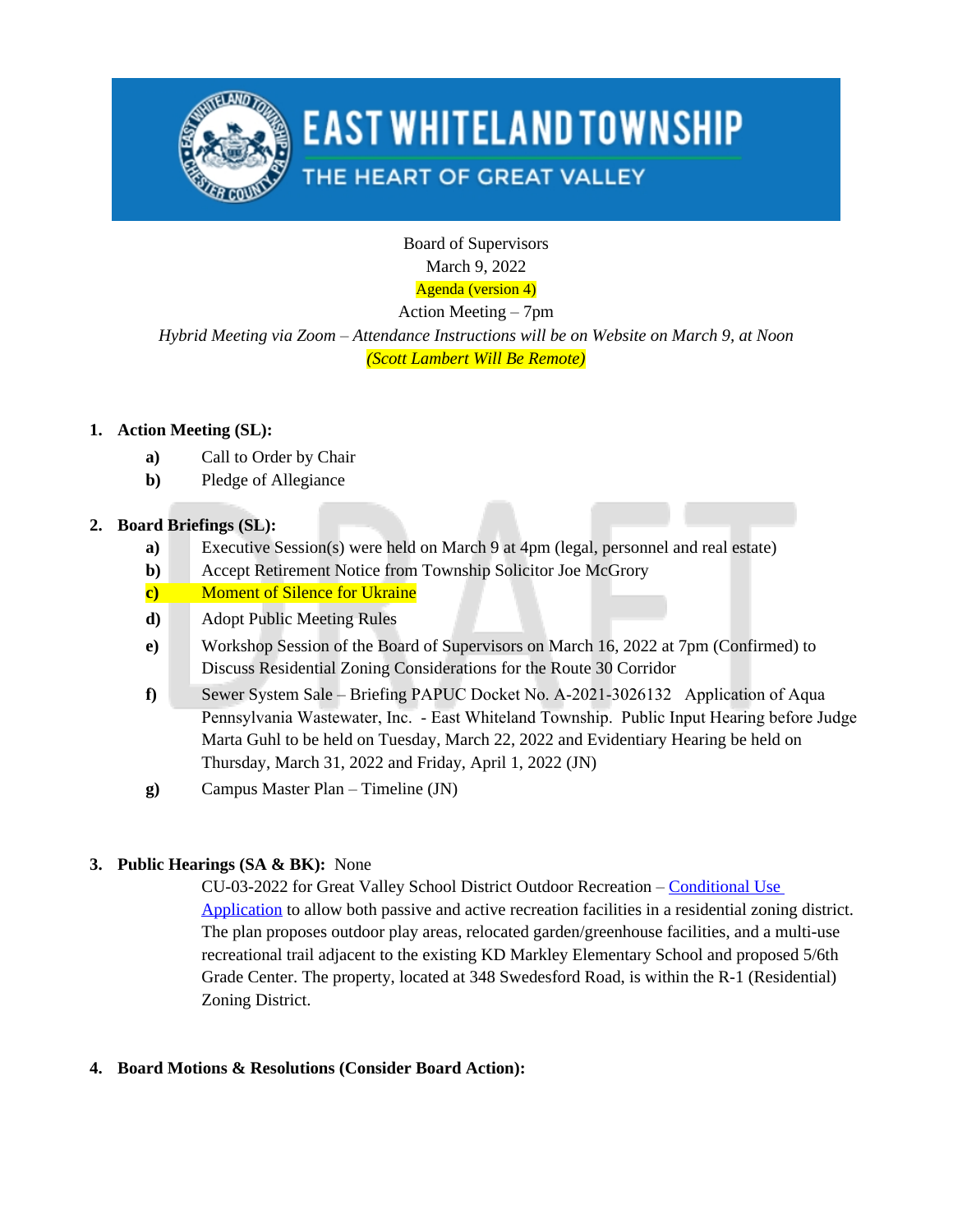- **a)** Ratify Proposal from Delta Development for Lobbying & Grant Administration Services for Acquiring Federal & State Funding for Infrastructure Projects (SL)
- **b)** Discuss Use of Automated License Plate Readers for Police Department (CY)
- **c)** Discuss Solutions for Heating, Ventilation & Air Conditioning Improvements to Municipal Building (JN)
- **d)** Authorize Priority Stormwater Management Projects for ARRO to Provide Design Proposals (SB)
- **e)** Approve Agility & Writing Testing for Firefighter & Emergency Medical Technician Candidates from Bucks County Community College (Doylestown Campus) for \$3,500 (GL)
- **f)** Authorize ARRO's to begin Design, Permitting, Plans and bidding services for the Island Beautification at Rt 29 and Rt 30. (\$15,000)". (JNeild)
- **g)** Authorize ARRO to Begin Design, Permitting, Plans & Construction Manual for the Warren Avenue Culvert Replacement Project (\$30,000 for 2022; Bidding & Construction Services \$10,000 for 2023) (JNeild)
- **h)** Revoke the Purchase of Two (2) 2022 Dodge Durango Police Vehicles from New Holland  (\$39,413 Each, Plus Upfit. (CY)
- **i)** Approve Purchase of Two 2022 Chevrolet Tahoe Police Vehicles from GM Whitmoyer Auto Group ( \$42,000 Each, Plus Upfit) (CY)

**Motion to Award:** None

#### **6. Motion to Advertise:**

- a. Consider Rescheduling April 13 Regular Board Meeting to Tuesday April 5
- b. Municibid Sale of 2012 Ford Escape
- c. Park, Recreation & Open Space Plan Authorize Public Hearing and Adoption Process

#### **7. Planning & Development (ZB)**:

- **a)** Consider Rendering a Decision on the Following [Development Applications](https://www.eastwhiteland.org/305/Land-Developments): **i.** None
- **b)** Consider Authorizing Solicitor to Draft a Resolution for the following [Development Applications](https://www.eastwhiteland.org/305/Land-Developments):
	- **i.** LD-07-2021 for Great Valley School District 5/6 Grade Center (Great Valley School District) Final Subdivision & Land Development application to construct a new 172,000 square foot 5th and 6th Grade School. The property, located at 354 Swedesford Road, is within the NS (Neighborhood School) and OS (Open Space) Zoning Districts.
	- **ii.** WLD-14-2021 for Modular "Data Pods" at Swedesford Road Data Center (Green Fig Land Company – Request for Waiver of Land Development Process. The property, located at 15 S. Bacton Hill Road, is within the INS (Institutional) Zoning District.
- **c)** Consider Extension of Time to Render a Decision on the Following [Development Applications](https://www.eastwhiteland.org/305/Land-Developments): **i.** None
- **d)** Consider Final Release of Financial Security for the Following Developments (ZB/DB):
	- **i.** None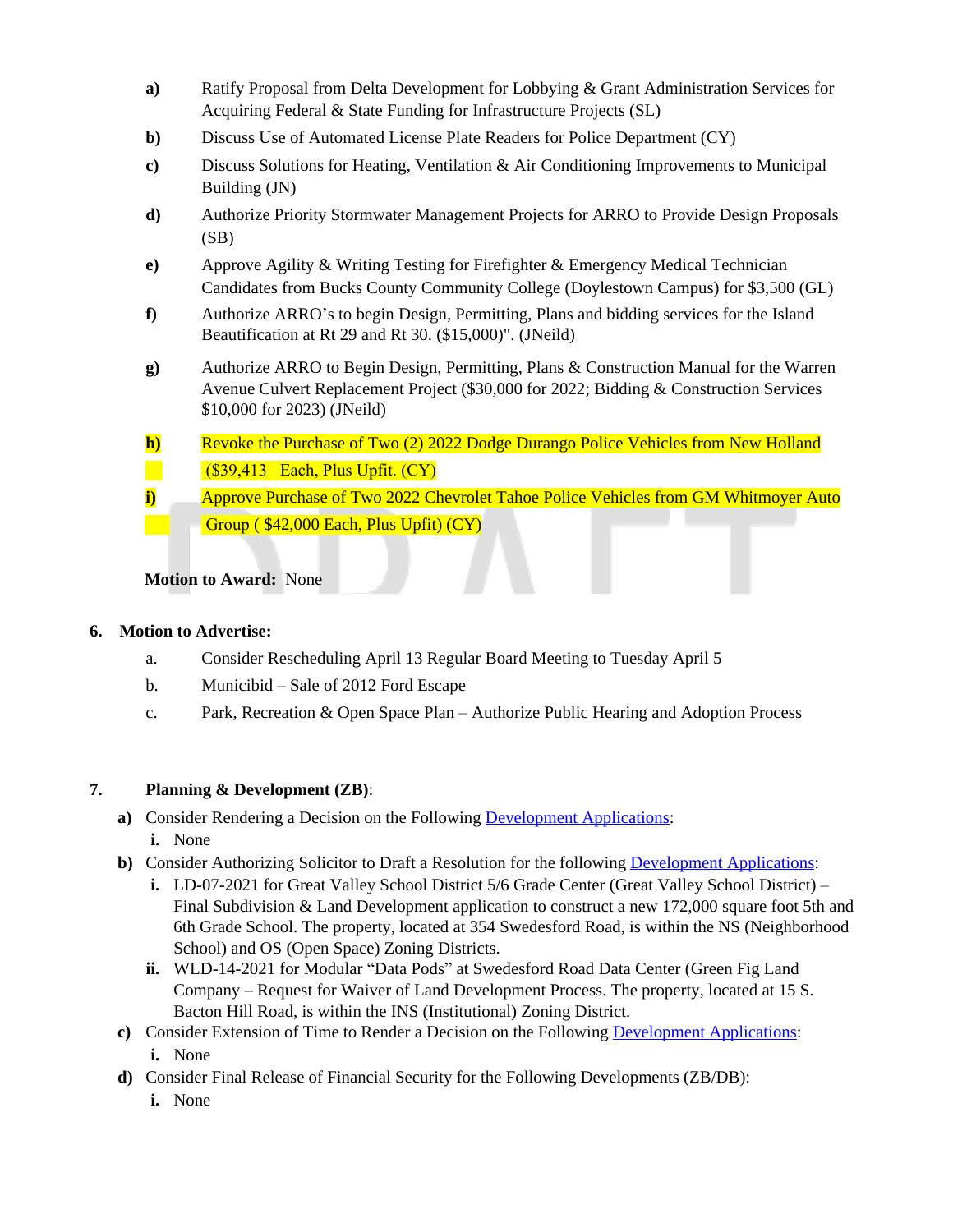**e)** Consider Motion to Authorize Advertising for the Following [Ordinance Amendments \(TL/ZB\):](https://www.eastwhiteland.org/308/ProposedRecently-Adopted-Ordinances) **i.** None

#### **8. Zoning (TL):**

- **a.** Property Maintenance Codes Recent Activity
- **b.** Consider Sending Township Solicitor to Zoning Hearing Board to Support or Oppose:

ZHB 2-2022 — Application of 10 Malin Road Associates, Inc. for variances from Section 20042, Attachment 9 for a side yard setback of 35 feet, where 75 feet is required and for a driveway setback of 20 feet where 100 feet is required. A variance to allow a building setback of 142 feet where 200 feet is required. A variance to allow maximum impervious coverage of 57.5% where 50 % is permitted. A variance to allow parking and interior roadway setback of 10 feet where 20 feet is required. A variance from Section 200-70 to allow parking at the ratio of 1 space per 1000 square feet of warehouse space as opposed to 1 space per 250 square feet of space, as required. A variance from Section 200-62 for relief of the buffer requirement along the existing driveway and Sunoco Pipeline right of way Several of the requested variances were granted in a decision of July 25, 2011. The subject property is located at 10 Malin Road, Malvern, and within the Industrial Zoning District.

ii. ZHB 3-2022 — Application of Evergreen Landscaping, Inc. for variances from Section 200-42, Attachment 9 for a principal building setback of 104 feet and an accessory building setback of 44 feet, where 200 feet is required and for a driveway setback of 20 feet where 100 feet is required. A special exception from Section 200-93.2.E to allow outdoor storage. The subject property is located at 9 Malin Road, Malvern, and within the Industrial Zoning District.

#### **9. Public Comment: General** (for items not specifically listed on the Agenda)

#### **10. Consent Agenda (Consider Board Action):**

- **a)** Approve Meeting Minutes from February 9, 2022 (DW)
- **b)** Ratify Payment of Bills (UH): \$627,719.61 (January 2022)
- **c)** Accept Treasurer's Report as of January 31, 2020 (UH)
- **d)** Approve Quote from L3Harris for Portable Radios (6) for Life Safety (\$20,416) (GL)
- **e)** Approve Grant Contract Extensions from Chester County for Springridge and Balderston Properties (SB)
- **f)** Approve Final Invoice (\$23,768; \$62,000 Total Spent; \$50,000 Grant Reimbursable) from BSTI for Bishop Tube Due to Extensive Comments to PA DEP (SB)
- **g)** Reaffirm 2022 Budget for Summer Concerts (\$35,000) (SB)
- **h)** Approve Reimbursement of Expenses (\$XX,XXX) for Hurricane Ida for Federal Disaster Assistance Program (SB)
- **i)** Discuss Request from Park & Recreation Board for Additional Scholarship(s) for 2022 Summer Camp (from \$500 to \$2,000) (SB)
- **j)** Approve Exoneration of Uncollectable Real Estate Property Taxes Mobile Homes Removed or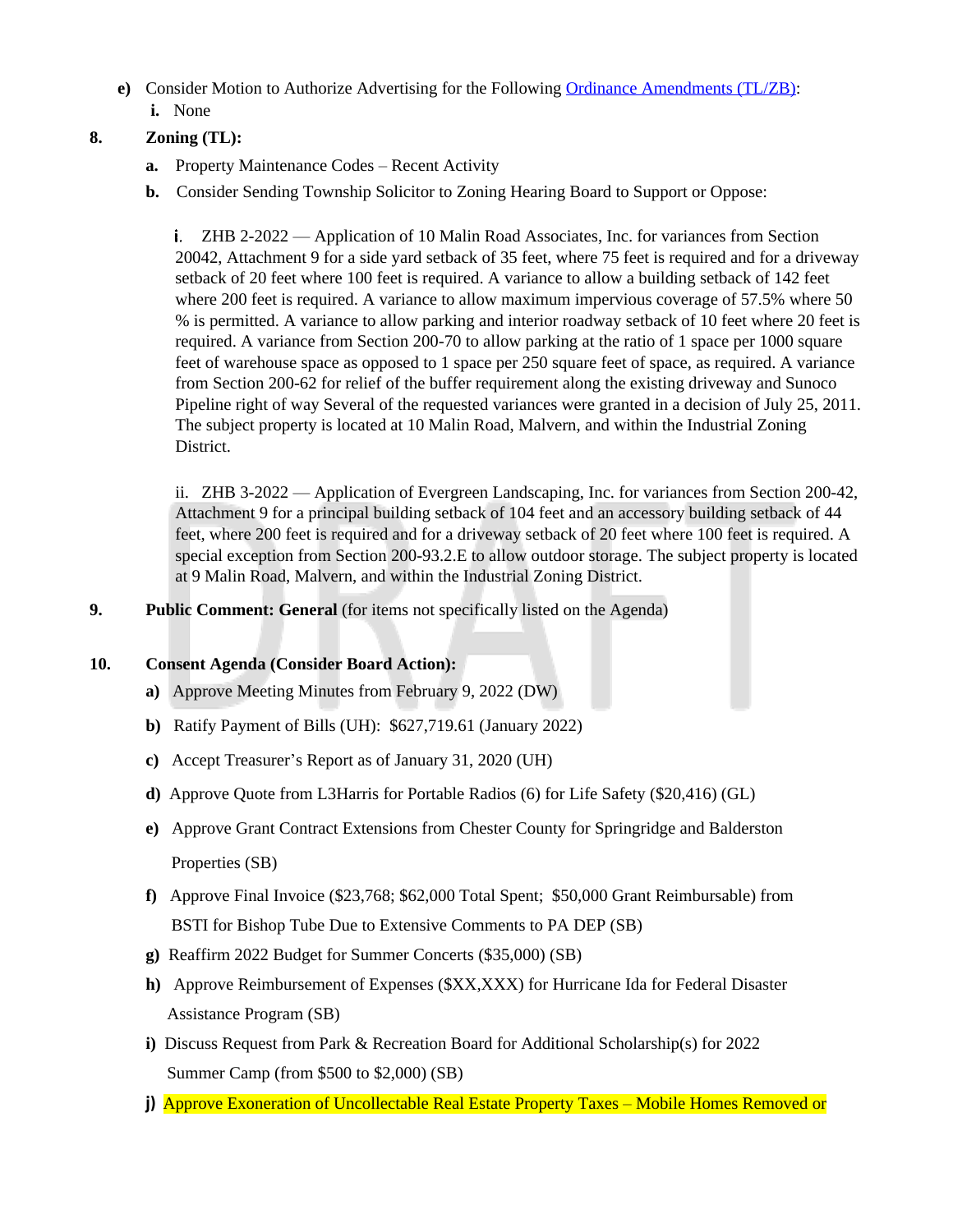Inactivated and Annexed to Another Parcel (\$64.04; 3 Properties; Tax Years 2017-20) (JN)

- **11**. **Other Business**
- **12. Meeting Adjournment**